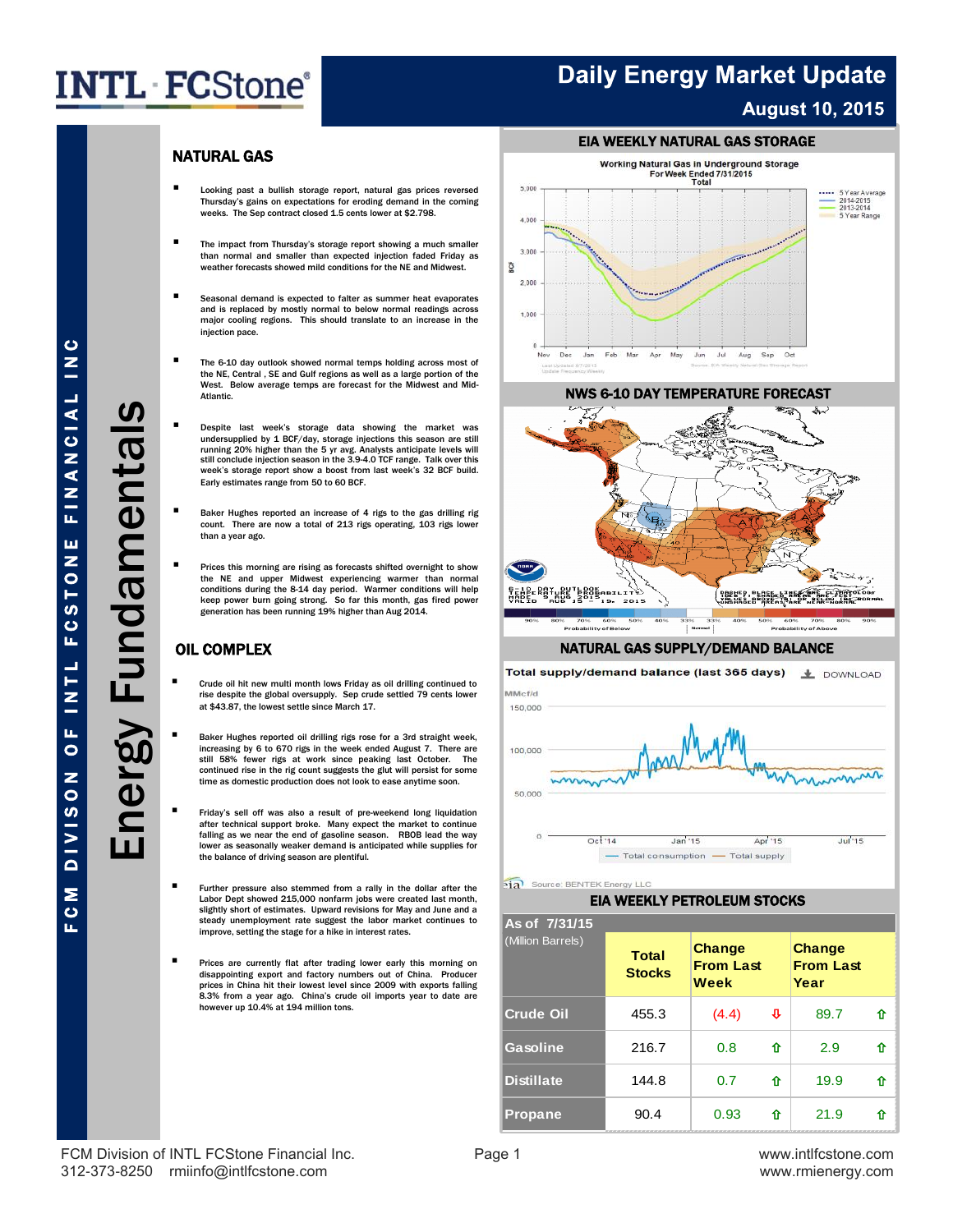## **Daily Energy Market Update August 10, 2015**

### NATURAL GAS

- Natural gas prices trend higher last week but remain locked in a sideways trading range that now enters into a 14th week of trade.
- The front month September 15 contract bottomed out at a 2.706 low last Monday rallying up to a 2.863 weekly high on Wednesday. It pulled back slightly into Friday's close settling at 2.798, up .082 or 3% for the week.
- The September contract has rallied above 10 and 40 day moving average resistance at the lower-2.800 level today turning last week's 2.863 high and the 2.895 late-July high into the next upside resistance areas. Longer term resistance levels are the 2.957-2.988 weekly highs and the 200 day moving average currently at 3.020.
- The lower-2.700 area remains key support with a breakout under this level turning 2.650-2.600 and the 2.590-2.600 weekly lows into the next support levels.
- There is a chance the breakout from the 14-week sideways range will be to the upside above 2.950- 3.030 resistance turning the longer term market trend back up. But given the market trend since the summer 2014 high, the eventual breakout will likely come to the downside under 2.600-2.700 support.
- Fridays' Commitment of Trader's report showed the funds long 136,893 natural gas futures contracts, down 7,156 from the previous week. Funds have been largely absent from the natural gas market this summer as prices have remained in a sideways range.
- Technical Indicators: Moving Average Alignment Neutral-Bearish Long Term RMI Trend Following Index – Bearish ; Short Term RMI Trend Following Index – Bullish



### HEATING OIL

- Heating oil prices closed down for an 8th consecutive week in last week's trade as the September 15 contract lost .0453 (2.8%) over the 5 days settling Friday at 1.5436.
- Last week's trade was technically important for both the crude oil as well as the heating oil markets as crude oil held above 16-year trend line support. This trend line support on the weekly chart has now held 3 times this year, the latest being today as crude oil has bottomed out at a 43.35 low.
- It is going to take several days before a low in crude oil can be confirmed. If trend line support roughly between 43.00-45.00 can hold, a long term low could be set. If trend line support fails to hold, the downtrend in both crude oil and heating oil will continue.
	- The September heating oil contract has been testing 10 day moving average resistance at 1.5685 today. There has not been a single daily close above this average since June 23rd. A breakout above this average could bring in heavy short covering forming a near term and possibly long term low in the market.
- Another key technical test for both the crude oil and heating oil markets this week.
- Friday's Commitment of Trader's report showed the funds long 247,093 WTI crude oil contracts, up 3,674 for the week. The fund long position in the heating oil market fell by 7,008 contracts according to the report to 5,549 contracts.
- Technical Indicators: Moving Average Alignment Bearish; Long Term RMI Trend Following Index – Bearish; Short Term RMI Trend Following Index -Bearish



 $\ddot{\mathbf{c}}$ 

ÎΕ.

Energy Technicals

 $\ddot{\mathbf{c}}$ 

FCM Division of INTL FCStone Inc. The Contract of Page 2 www.intlfcstone.com 312-373-8250 rmiinfo@intlfcstone.com www.rmienergy.com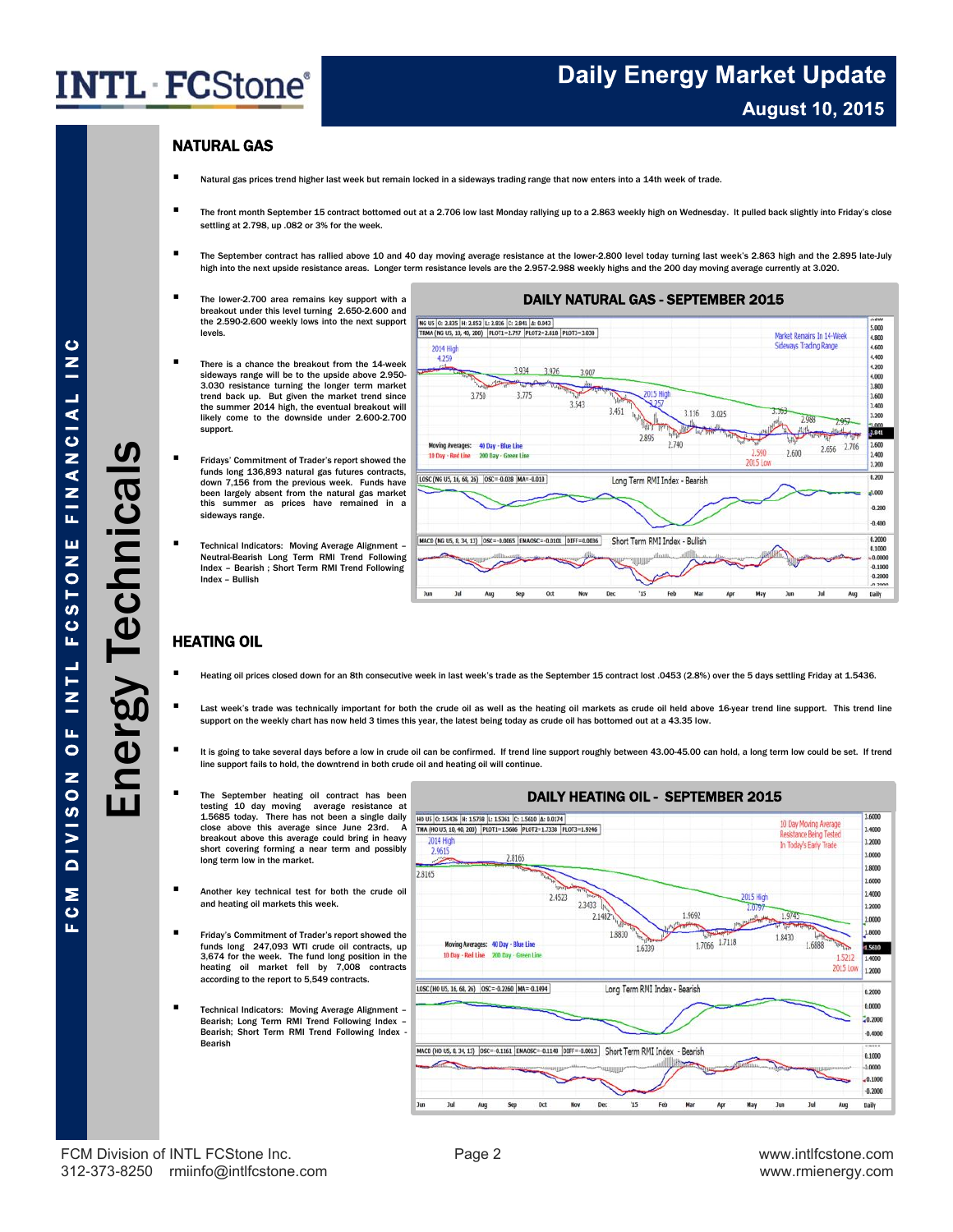# **Daily Energy Market Update**

### **August 10, 2015**

## **Daily Forward Energy Prices**

|                                |                                           |                              | <b>SEP</b>     | OCT            | <b>NOV</b>     | <b>DEC</b>     | <b>JAN</b>      | FEB             | <b>BAL '15 2016</b> |                | 2017           |
|--------------------------------|-------------------------------------------|------------------------------|----------------|----------------|----------------|----------------|-----------------|-----------------|---------------------|----------------|----------------|
| <b>NYMEX FUTURES</b>           |                                           | Close                        | 2.798          | 2.822          | 2.925          | 3.082          | 3.186           | 3.179           | 2.907               | 3.087          | 3.230          |
|                                | <b>Natural Gas</b>                        | <b>Daily Change</b>          | (0.015)        | (0.013)        | (0.005)        | 0.001          | 0.002           | 0.001           | (0.008)             | 0.000          | (0.005)        |
|                                |                                           |                              |                |                |                |                |                 |                 |                     |                |                |
|                                | <b>Crude Oil</b>                          | Close                        | 43.870         | 44.360         | 45.110         | 45.850         | 46.610          | 47.280          | 44.800              | 49.470         | 54.050         |
|                                |                                           | <b>Daily Change</b>          | (0.79)         | (0.73)         | (0.69)         | (0.69)         | (0.68)          | (0.68)          | (0.73)              | (0.73)         | (0.75)         |
|                                | <b>Heating Oil</b>                        | Close                        | 1.5436         | 1.5563         | 1.5711         | 1.5867         | 1.6028          | 1.6116          | 1.5644              | 1.6431         | 1.7644         |
|                                |                                           | <b>Daily Change</b>          | (0.0063)       | (0.0069)       | (0.0081)       | (0.0093)       | (0.0105)        | (0.0112)        | (0.0077)            | (0.0136)       | (0.0143)       |
|                                |                                           | Close                        | 1.6230         | 1.4589         | 1.4062         | 1.3763         | 1.3743          | 1.3879          | 1.4661              | 1.5205         | 1.5857         |
|                                | <b>RBOB</b>                               | <b>Daily Change</b>          | (0.0248)       | (0.0196)       | (0.0186)       | (0.0183)       | (0.0175)        | (0.0164)        | (0.0203)            | (0.0128)       | (0.0109)       |
|                                |                                           |                              |                |                |                |                |                 |                 |                     |                |                |
|                                |                                           |                              | <b>SEP</b>     | <b>OCT</b>     | <b>NOV</b>     | <b>DEC</b>     | <b>JAN</b>      | <b>FEB</b>      | <b>BAL 15</b>       | 2016           | 2017           |
|                                | <b>AECO</b>                               | Close                        | (0.53)         | (0.54)         | (0.60)         | (0.69)         | (0.74)          | (0.73)          | (0.59)              | (0.74)         | (0.82)         |
|                                |                                           | <b>Daily Change</b>          | (0.01)         | (0.01)         | (0.01)         | 0.00           | 0.00            | (0.01)          | (0.01)              | 0.00           | 0.00           |
|                                | <b>PG&amp;E Citygate</b>                  | Close                        | 0.43           | 0.43           | 0.36           | 0.22           | 0.16            | 0.14            | 0.36                | 0.23           | 0.23           |
|                                |                                           | <b>Daily Change</b>          | (0.01)         | 0.00           | (0.01)         | 0.00           | 0.00            | 0.00            | 0.00                | 0.00           | 0.00           |
|                                |                                           |                              |                |                |                |                |                 |                 |                     |                |                |
|                                | Panhandle-OK                              | Close<br><b>Daily Change</b> | (0.23)<br>0.01 | (0.26)<br>0.00 | (0.27)<br>0.00 | (0.23)<br>0.00 | (0.17)<br>0.00  | (0.17)<br>0.00  | (0.25)<br>0.00      | (0.33)<br>0.01 | (0.40)<br>0.00 |
| NATURAL GAS BASIS              |                                           |                              |                |                |                |                |                 |                 |                     |                |                |
|                                | <b>Chicago Citygate</b>                   | Close                        | 0.04           | 0.07           | 0.12           | 0.20           | 0.30            | 0.30            | 0.11                | 0.00           | (0.13)         |
|                                |                                           | <b>Daily Change</b>          | 0.01           | 0.01           | 0.00           | 0.00           | 0.01            | 0.01            | 0.01                | 0.01           | 0.01           |
|                                | Transco Zn 6 NY                           | Close                        | (1.02)         | (0.78)         | 0.05           | 2.68           | 8.07            | 7.25            | 0.23                | 0.96           | 1.10           |
|                                |                                           | <b>Daily Change</b>          | 0.09           | 0.09           | 0.02           | 0.01           | 0.01            | 0.01            | 0.05                | 0.00           | 0.05           |
|                                |                                           |                              | <b>SEP</b>     | <b>OCT</b>     | <b>NOV</b>     | <b>DEC</b>     | <b>JAN</b>      | FEB             | BAL '15 2016        |                | 2017           |
|                                |                                           |                              |                |                |                |                |                 |                 |                     |                |                |
|                                | <b>Indiana Hub</b><br><b>PJM West Hub</b> | Close<br><b>Daily Change</b> | 33.38<br>0.17  | 33.76<br>0.01  | 34.19          | 35.41<br>0.16  | 46.33<br>(0.03) | 41.60<br>(0.19) | 34.19<br>0.02       | 38.12<br>0.01  | 38.47          |
| <b>OTC ON-PEAK ELECTRICITY</b> |                                           |                              |                |                | (0.26)         |                |                 |                 |                     |                | (0.07)         |
|                                |                                           | Close                        | 38.94          | 38.56          | 39.83          | 43.58          | 65.28           | 58.31           | 40.23               | 45.51          | 43.65          |
|                                |                                           | <b>Daily Change</b>          | 0.41           | 0.38           | (0.14)         | 0.02           | (0.04)          | (0.17)          | 0.17                | (0.05)         | (0.05)         |
|                                |                                           | Close                        | 30.95          | 38.70          | 54.74          | 82.53          | 111.00          | 105.75          | 51.73               | 56.25          | 53.60          |
|                                | <b>Mass Hub</b>                           | <b>Daily Change</b>          | 1.07           | 0.11           | 0.11           | (0.07)         | 0.00            | 0.10            | 0.31                | (0.01)         | (0.02)         |
|                                | <b>NP-15</b>                              |                              |                |                |                |                |                 |                 |                     |                |                |
|                                |                                           | Close<br><b>Daily Change</b> | 39.35<br>0.20  | 40.75<br>0.10  | 38.60<br>0.15  | 38.70<br>0.05  | 37.95<br>0.35   | 36.10<br>0.00   | 39.35<br>0.12       | 37.05<br>0.20  | 38.09<br>0.05  |
|                                |                                           |                              |                |                |                |                |                 |                 |                     |                |                |

FCM Division of INTL FCStone Inc. <br>
312-373-8250 milinfo@intlfcstone.com entity rate and the Page 3 www.intlfcstone.com www.mienergy.com 312-373-8250 rmiinfo@intlfcstone.com